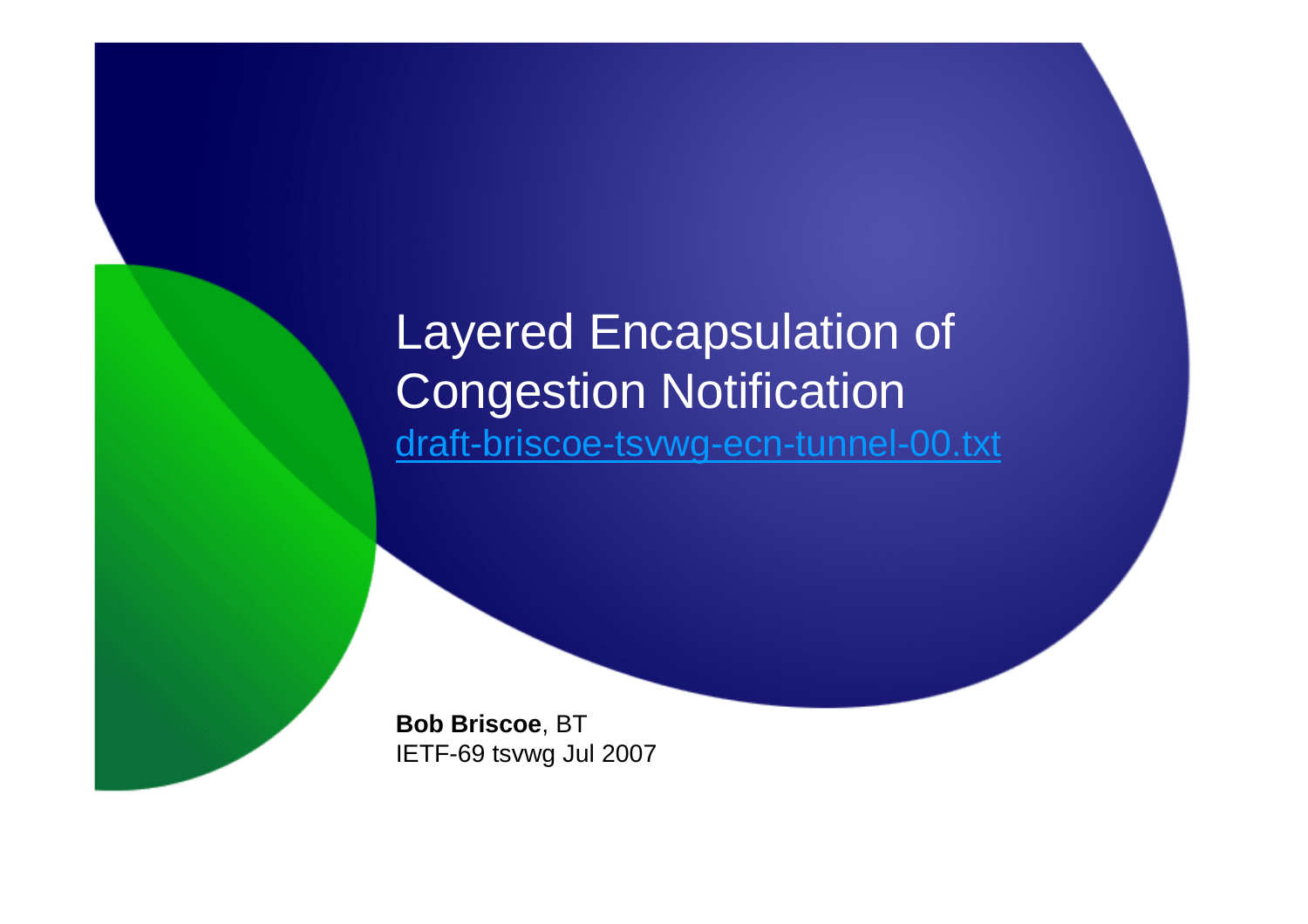# initial draft

• Layered Encapsulation of Congestion Notification

| initial draft:    | draft-briscoe-tsvwg-ecn-tunnel-00.txt     |  |  |
|-------------------|-------------------------------------------|--|--|
| intended status:  | standards track                           |  |  |
| immediate intent: | move to WG item<br>discuss widening scope |  |  |

- • exec summary
	- propose to update RFC3168 ECN tunnel behaviour for all IP in IP
		- only wire protocol processing, not marking or response algorithms
	- to bring into line with new RFC4301 IPsec ECN behaviour
	- • defines default tunnel processing of ECN field for all Diffserv PHBs
		- but also gives guidance on alternatives for specific PHBs (e.g. PCN) and for specific link encapsulations (e.g. MPLS)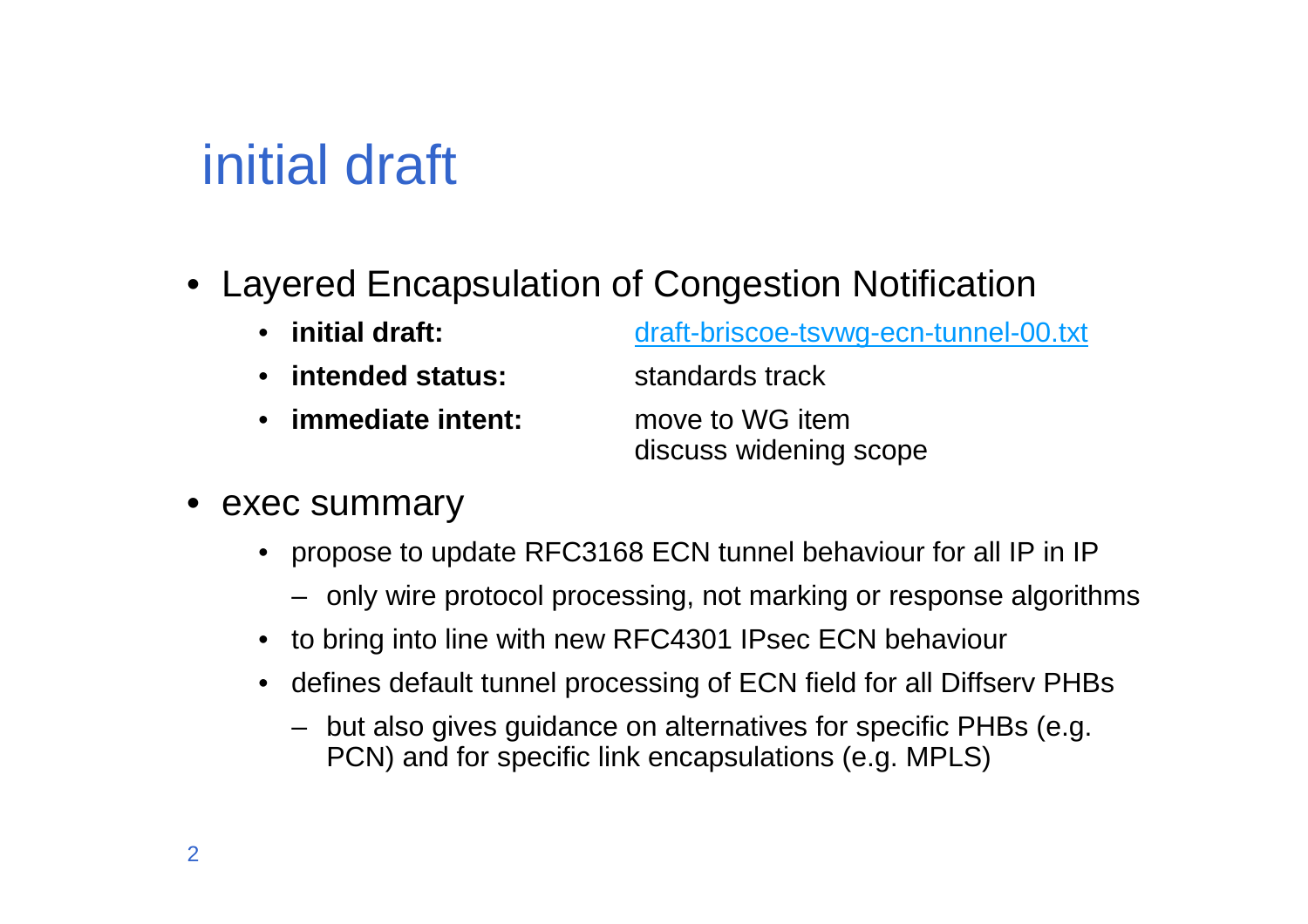# one main change to RFC3168 ECN





encapsulation at tunnel ingress decapsulation at tunnel egress

| ្យ |           |                                                       |                                                    |                          |                                                |                                         |  |
|----|-----------|-------------------------------------------------------|----------------------------------------------------|--------------------------|------------------------------------------------|-----------------------------------------|--|
|    | incoming  | outgoing outer                                        |                                                    |                          |                                                |                                         |  |
|    | header    | <b>RFC3168</b><br><b>ECN limited</b><br>functionality | <b>RFC3168</b><br><b>ECN full</b><br>functionality | <b>RFC430</b><br>1 IPsec | proposed<br>all IP in IP<br>compatibility mode | proposed<br>all IP in IP<br>normal mode |  |
|    | Not-ECT   | Not-ECT                                               | Not-ECT                                            | Not-ECT                  | Not-ECT                                        | Not-ECT                                 |  |
|    | ECT(0)    | Not-ECT                                               | ECT(0)                                             | ECT(0)                   | Not-ECT                                        | ECT(0)                                  |  |
|    | ECT(1)    | Not-ECT                                               | ECT(1)                                             | ECT(1)                   | Not-ECT                                        | ECT(1)                                  |  |
|    | <b>CE</b> | Not-ECT                                               | <b>ECT(0)</b>                                      | <b>CE</b>                | Not-ECT                                        | <b>CE</b>                               |  |

**'reset CE' 'copy CE'**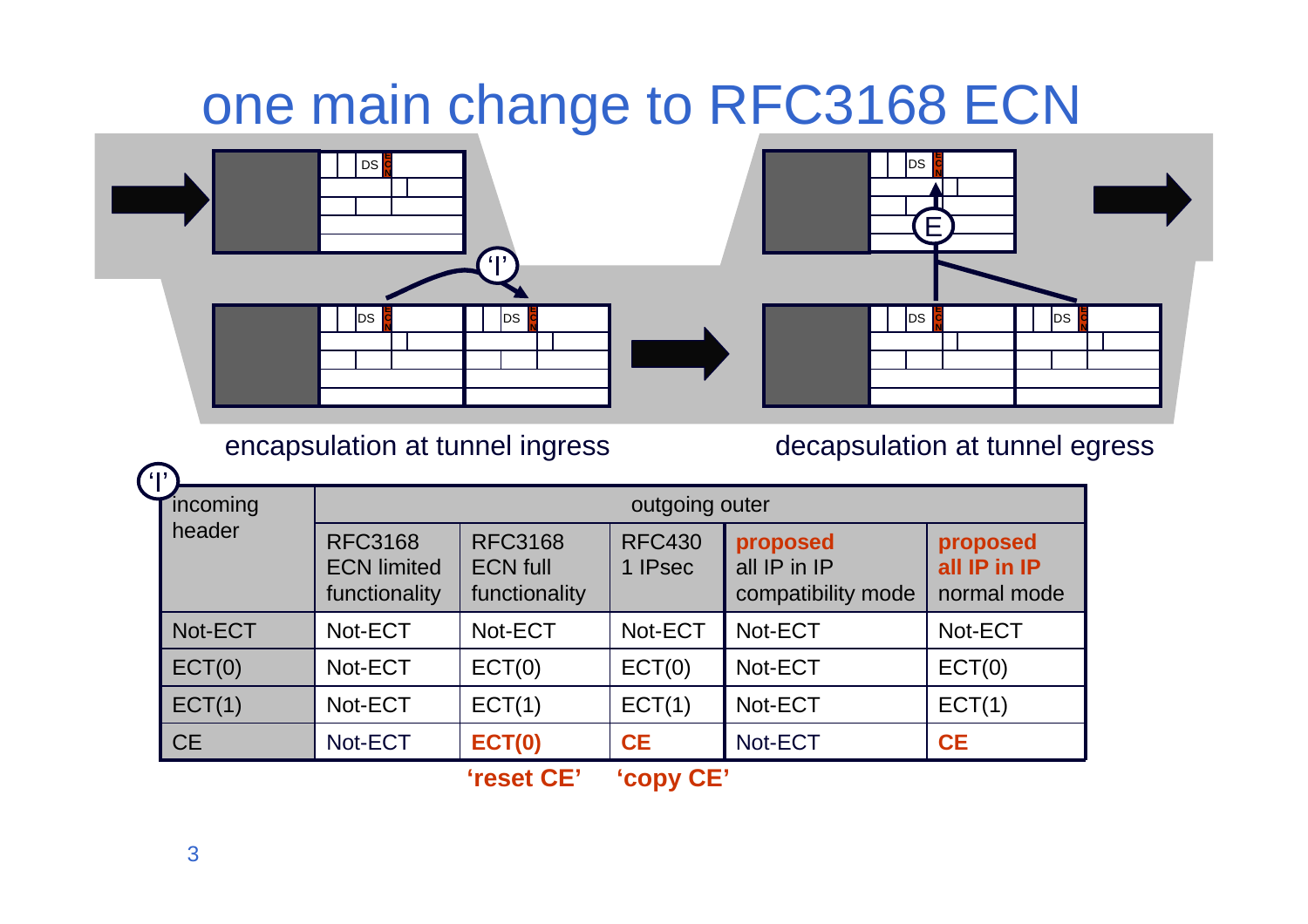# why update ECN RFC3168 now?

- • despite everyone's best intentions
	- unfortunate sequence of standards actions led to a perverse position..
	- 2001: ECN RFC3168
		- IETF Security Area were concerned about covert channels
		- so RFC3168 didn't copy CE at ingress for IPsec
		- for consistency, also didn't copy CE for non-IPsec tunnels
	- 2005: RFC4301 IPsec
		- Security Area decided 2-bit ECN covert channels can be managed
		- RFC4301 IPsec now copies CE at ingress
- • non-IPsec tunnels left not copying CE at ingress
	- lost consistency between IPsec & non-IPsec
	- vestige of security no longer used by IPsec now limits usefulness of non-IPsec tunnels
- copying of whole ECN field at tunnel ingress is more straightforward
- PCN & ECN in MPLS currently being defined; simply copying ECN
	- update RFC3168 now, so all consistent: IPsec, non-IPsec, PCN, MPLS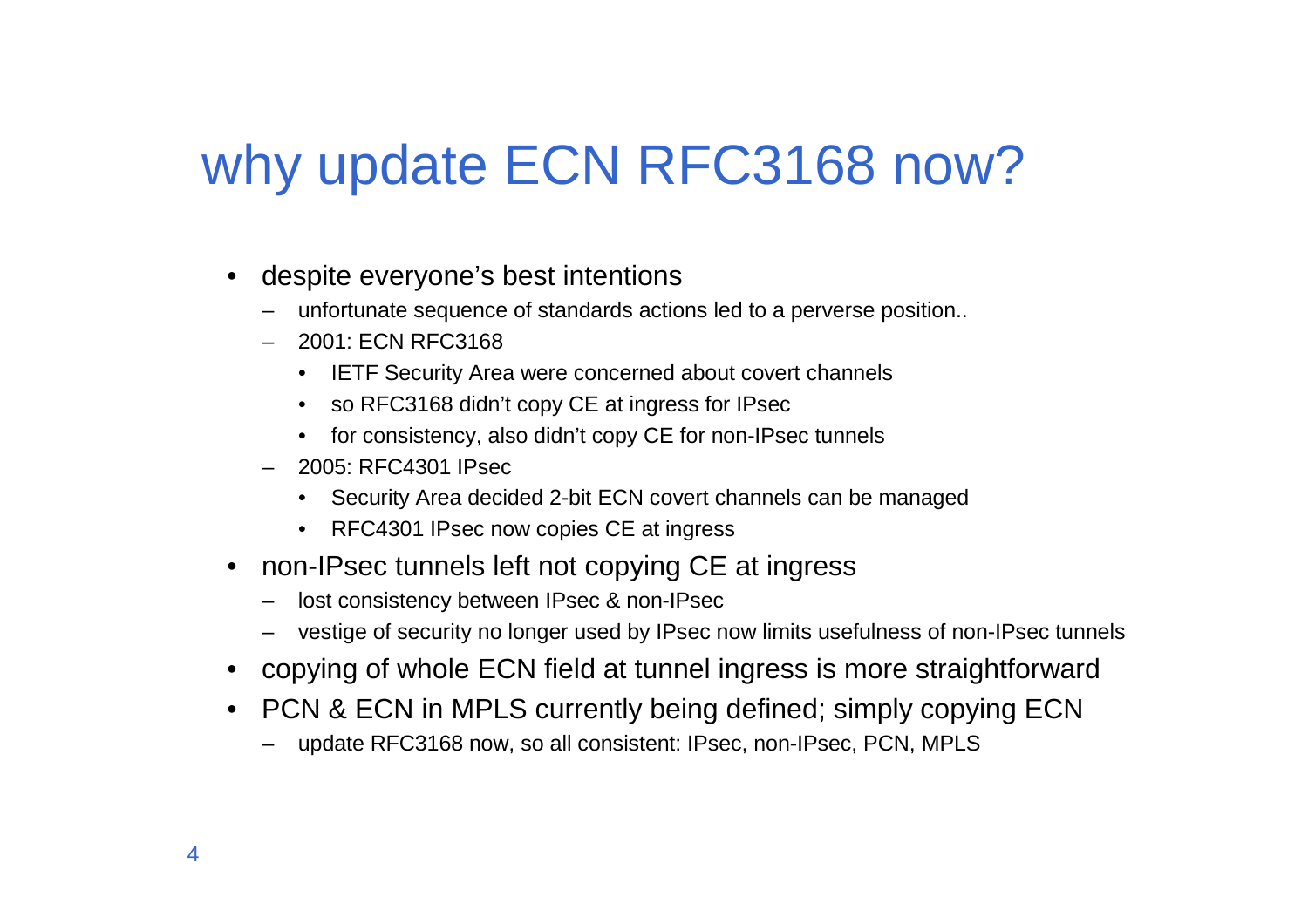# widen scope of draft?

- PCN will probably do 2-level congestion marking
	- will require different rules at tunnel egress
	- should we try to make all tunnels consistent with that too?
- while we're updating guidance on ECN tunnelling
	- should we also update guidance on Diffserv tunnelling?

#### discuss (here or on tsvwg list)

- no time for (spare slides)...
	- exception to tunnel ingress copying CE
	- minor changes at egress (corner case & simplification: single mode)•
		- tried really hard not to change IPsec behaviour (except corner cases)
	- guidance for alternative congestion control

#### please read & review draft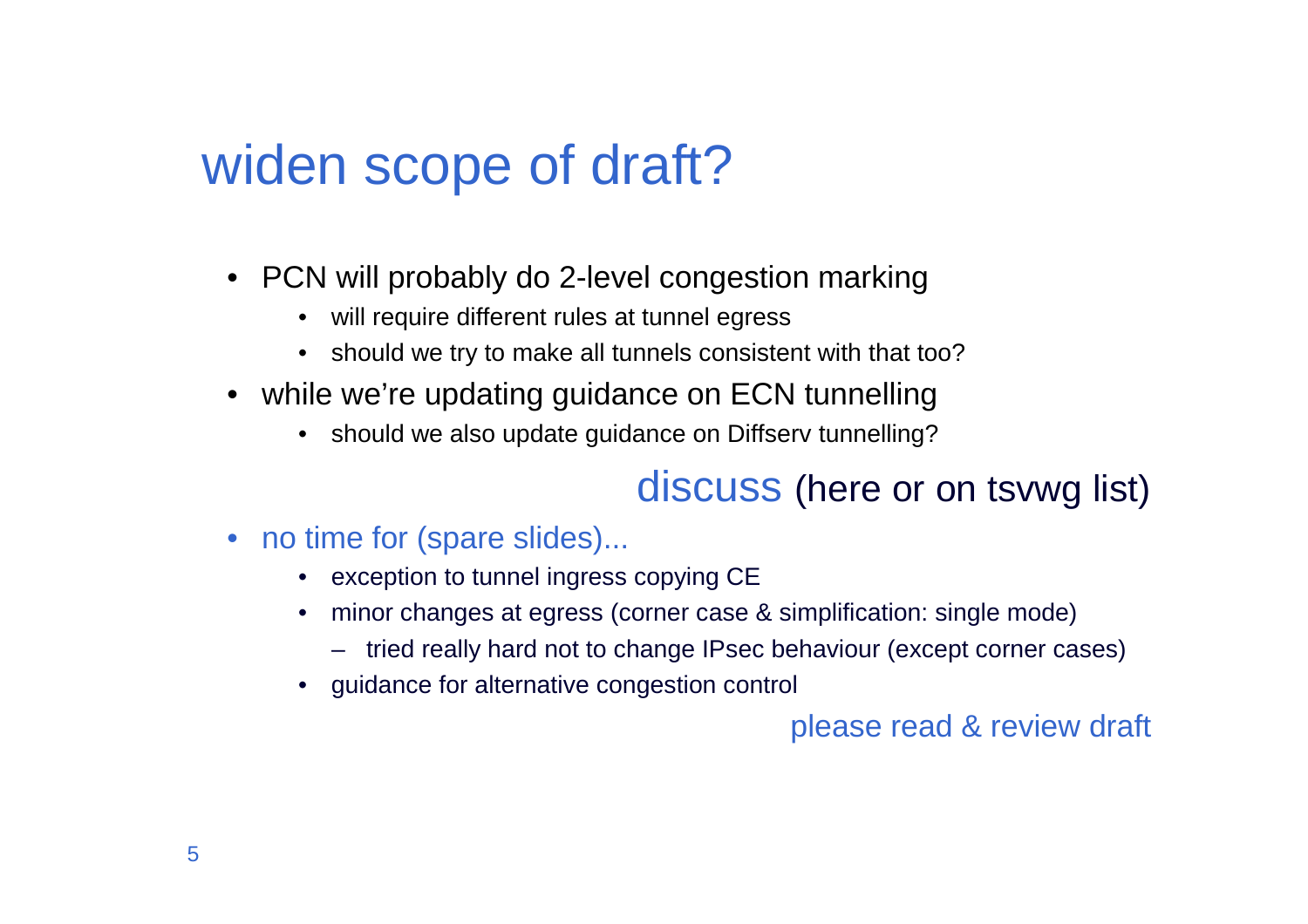## Layered Encapsulation of Congestion Notificationdraft-briscoe-tsvwg-ecn-tunnel-00.txt

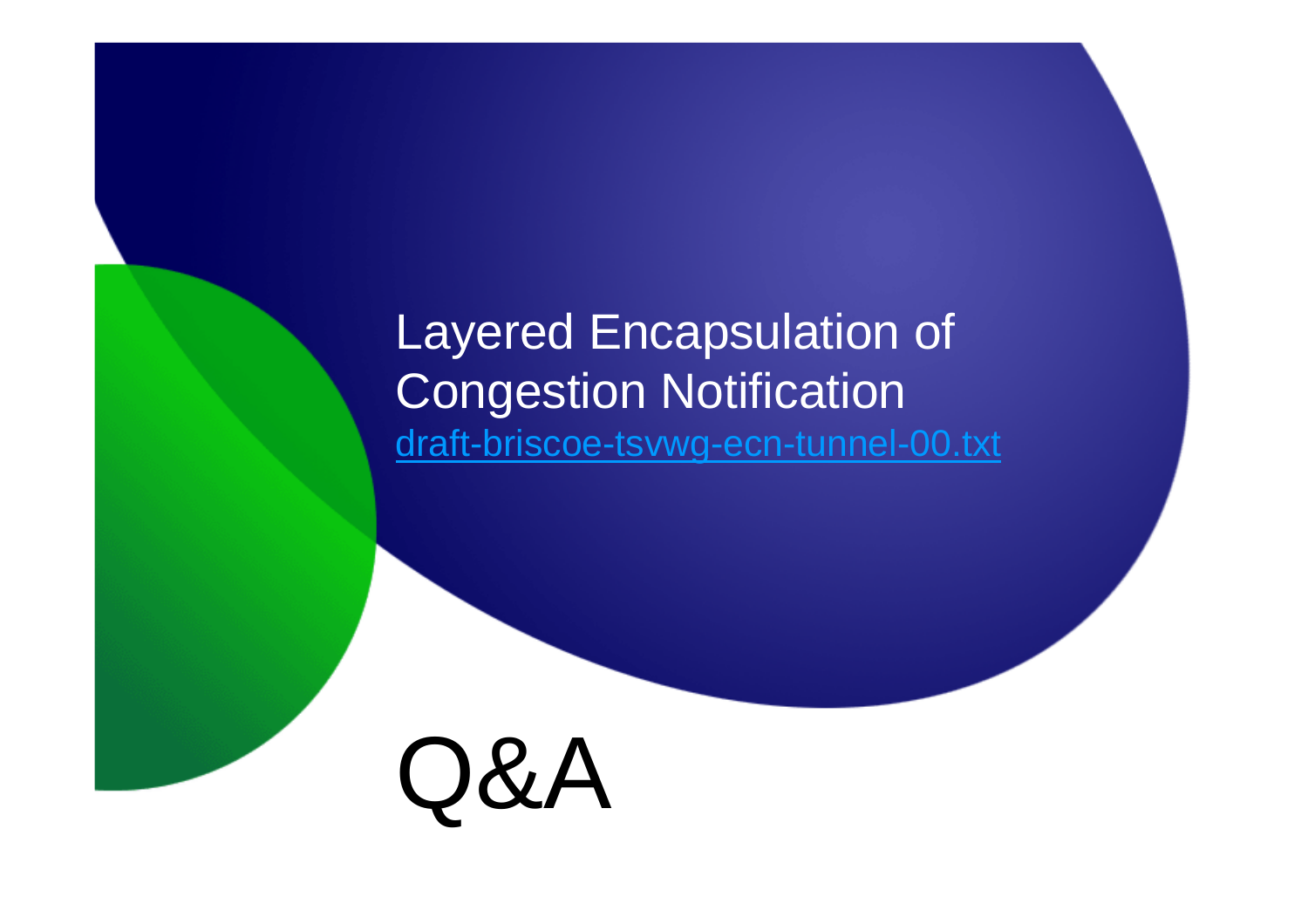# also minor changes at tunnel egress





encapsulation at tunnel ingress decapsulation at tunnel egress

| ບ         |                   | accapsulation at turnici cyrcss<br>LE 1                                            |            |            |            |  |  |
|-----------|-------------------|------------------------------------------------------------------------------------|------------|------------|------------|--|--|
|           | incoming<br>inner | incoming outer                                                                     |            |            |            |  |  |
|           |                   | Not-ECT                                                                            | ECT(0)     | ECT(1)     | <b>CE</b>  |  |  |
|           | Not-ECT           | Not-ECT                                                                            | drop (!!!) | drop (!!!) | drop (!!!) |  |  |
|           | ECT(0)            | ECT(0)                                                                             | ECT(0)     | ECT(0)     | <b>CE</b>  |  |  |
|           | ECT(1)            | ECT(1)                                                                             | ECT(1)     | ECT(1)     | <b>CE</b>  |  |  |
|           | <b>CE</b>         | <b>CE</b>                                                                          | CE (!!!)   | CE (!!!)   | <b>CE</b>  |  |  |
| ess<br>r. |                   | Outgoing header (RFC3168 full & RFC4301)<br>(bold red = proposed for all IP in IP) |            |            |            |  |  |

#### •**propose only one mode at egree**

– **limited functionality mode no longer necessary at E**

(!!!) = illegal transition, E MAY raise an alarm

7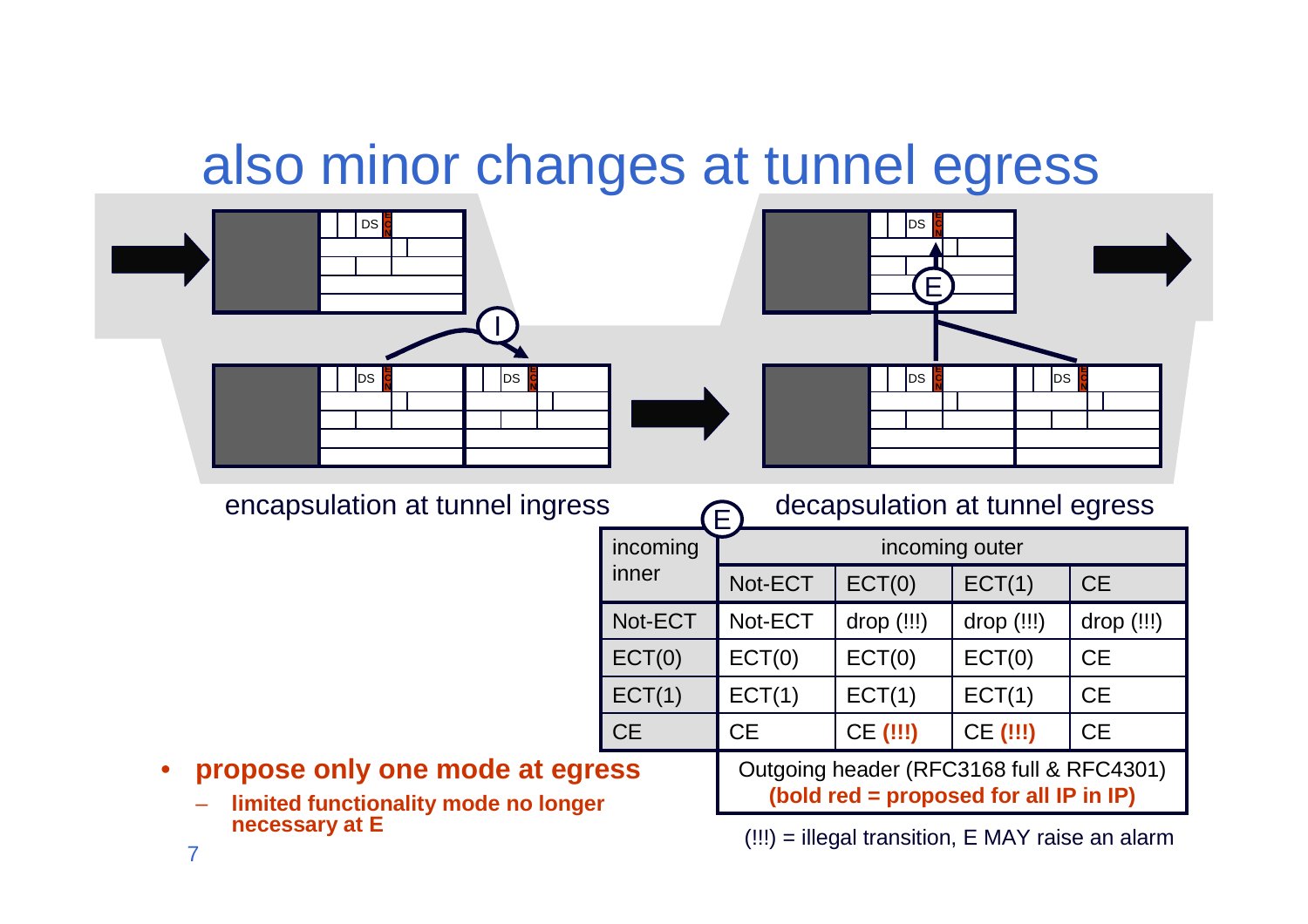#### conflicting design constraints

## security vs. management & control

•information security constraint (lesser known IPsec reqm't)



•if 'I' copies ECN CE, it opens up 2-bit covert channel A→M or R→M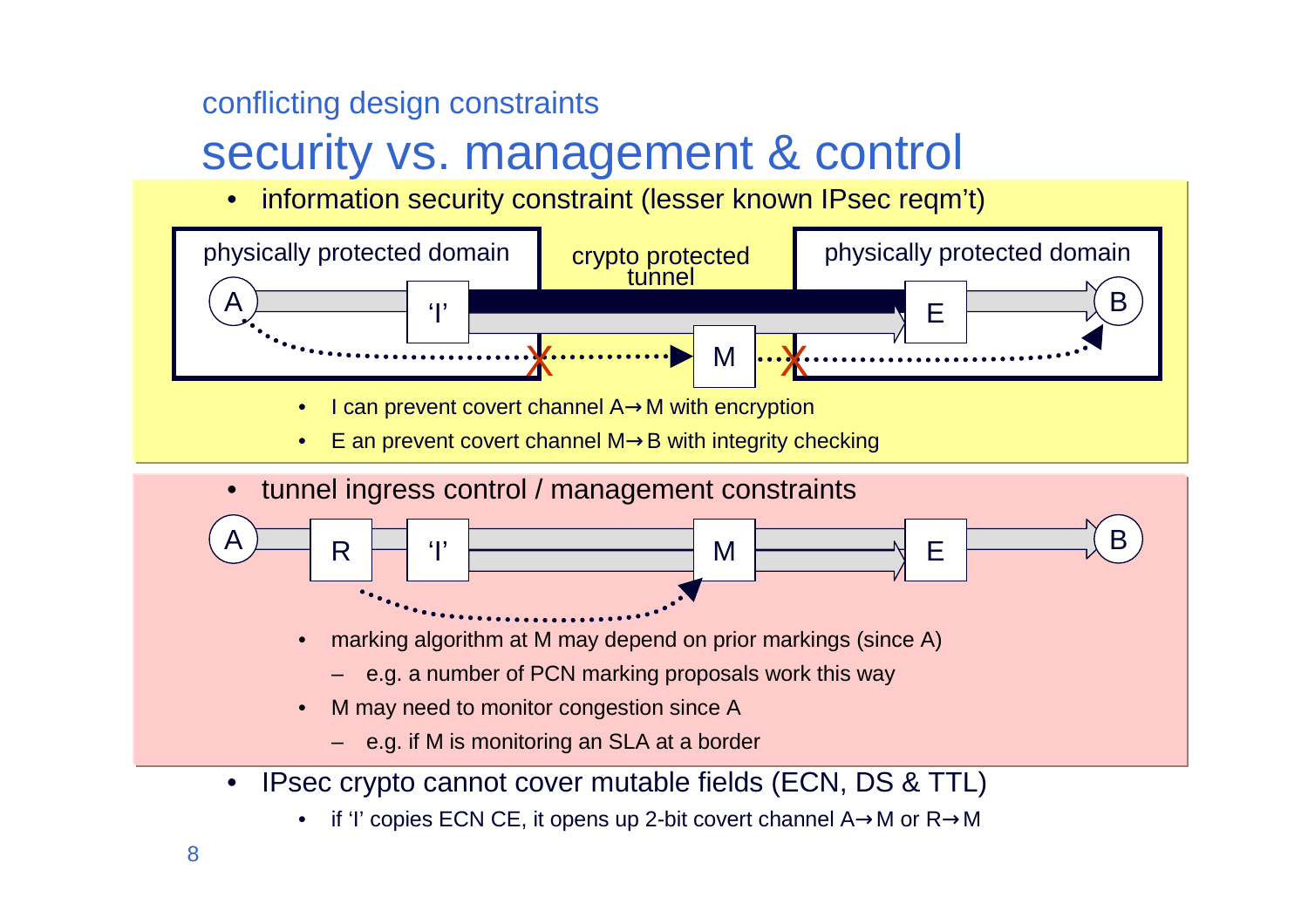### conflicting design constraintssecurity vs. congestion control

•information security constraint (lesser known IPsec reqm't)



- • IPsec crypto cannot cover mutable fields (ECN, DS & TTL)
	- •if E copies ECN CE, it opens up 2-bit covert channel  $M\rightarrow B$